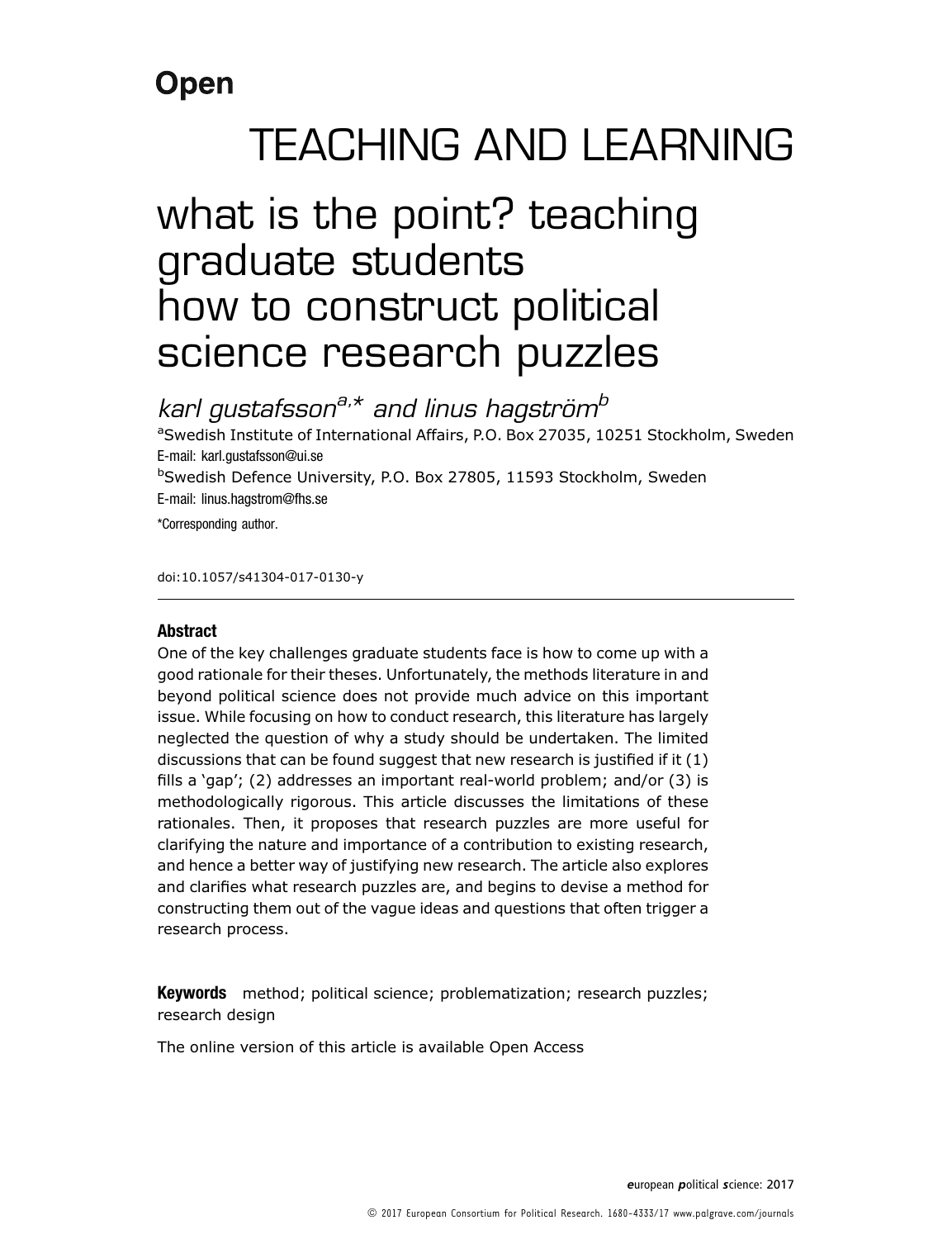### INTRODUCTION

s political scientists, we spend<br>much time writing: book manu-<br>scripts, conference papers and<br>article drafts. Some texts are published in much time writing: book manuscripts, conference papers and high-ranking peer-reviewed journals or by prestigious university presses, while others end up as working papers or even unpublished in desk drawers. Our peers clearly view some texts as meaningful, while others provoke their irritation or scorn.

As scholars, we not only write, but also read academic texts written by others: student theses, conference papers, manuscripts for peer review and published texts. Some of these works immediately capture our interest, and we keep reading almost effortlessly. Others can be 'boring, dogmatic, formalistic, and unsur-prising' (Löwenheim, [2010](#page-13-0): 1043). Why do we find some texts meaningful, while others come across as pointless, even though they may all appear to contain necessary components – aim, previous research, theory, method, data, analysis – and their authors have invested much time and effort in them?

The watershed is arguably whether a study has a clear rationale or justification. How to come up with one is a key challenge facing graduate students. Yet, the methods literature in and beyond political science provides them with scant advice on how to do so. While the social science methods literature is sizeable and covers many narrow issues, it has prioritized the question of how to conduct research, largely neglecting why a study should be undertaken. A rationale, it suggests, is provided by (1) filling a 'gap' in previous research; (2) addressing an important real-world problem; and/or (3) exercising methodological rigour.

While all three are necessary research components, we argue that they provide weak justifications for new research. Instead, we suggest that a wellconstructed research puzzle is more useful as it clearly situates new research vis-  $\dot{a}$ -vis the state of the art by explaining both how it contributes and why the contribution is necessary. Constructing research puzzles is not the only method for justifying new research, but we contend it is among the best ones. Neither the term research puzzle, nor the practice of formulating them, is new, however. Some works mention research puzzles but fail to explain their construction and function (Van Evera, [1997](#page-13-0): 97–103; George and Bennett, [2004:](#page-12-0) 74–79; Flick, [2007:](#page-12-0) 22–23; Bloomberg and Volpe, [2008:](#page-12-0) 5–7; Della Porta and Keating, [2008:](#page-12-0) 266–267; Blaikie, [2010:](#page-12-0) 45–50; Flick, [2014:](#page-12-0) 12–13). This article contributes by fully explaining the advantage of research puzzles and by demonstrating how to construct them.

Our argument has educational value; it demonstrates how graduate students can conceive a clear rationale for their theses or dissertations. It also helps supervisors provide students with good advice. In fact, even established scholars can benefit from thinking more systematically about research puzzles, as it may help them communicate their contributions more clearly than is often the case in conference papers, manuscripts submitted for review and sometimes even in published work. Finally, we believe a more diffuse practice of formulating research puzzles could help facilitate debate and possibly even understanding across the boundaries that currently divide political science. Scholars might use different theories and methods for understanding or explaining politics, but we suggest they can construct similar research puzzles. Puzzles are a succinct way of delineating the nature of, and the need for, a specific contribution, regardless of whether qualitative or quantitative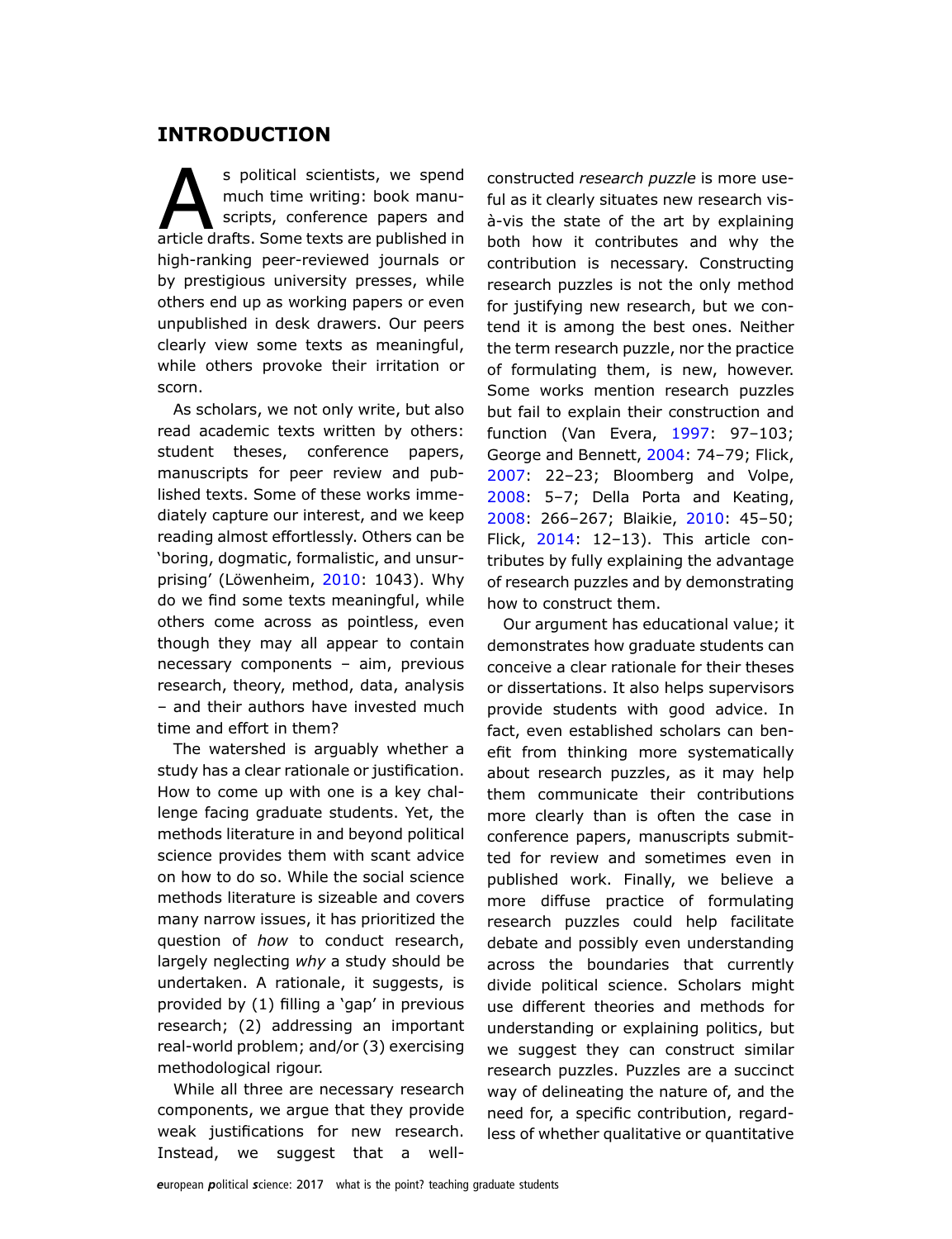methods are used; whether 'why questions' or 'how possible questions' are asked; and, indeed, whether the research is 'problem', 'theory' or 'method' driven, in the language of Ian Shapiro ([2002](#page-13-0)).

This article's aim is threefold: to explain why it is important to think hard about research puzzles; to clarify what a research puzzle is; and to start devising a method for constructing puzzles out of the vague ideas and questions that research processes often depart from. In the remainder, we first critically evaluate the three most widespread ideas on how to motivate research, that is, research gaps, real-world problems and methodological rigour. We then outline what a puzzle is, explain why puzzles are useful and indeed necessary, and present a strategy for constructing puzzles premised on problematization and abduction. Finally, we illustrate how our advice can be used to help students formulate research puzzles.

### HOW TO JUSTIFY NEW RESEARCH

Critically assessing the three main suggestions identified above for justifying new research, this section also begins to delineate our alternative approach.

### **GAPS**

In their immensely influential book on research design, Gary King, Robert O. Keohane and Sidney Verba argue that making a '[c]ontribution to an identifiable scholarly literature' is one of two important criteria for choosing a topic  $(1994: 15)$  $(1994: 15)$ ; see also Collier et al, [2004](#page-12-0): 37–38). Such contributions, they suggest, can be made in various ways, one of which is to '[a]rgue that an important topic has been overlooked in the literature and then proceed to contribute a systematic study to the area' (King et al, [1994:](#page-13-0) 17). We agree about the need to

# '… previous neglect does not automatically make the study of a topic necessary.'

clarify the contribution to existing research, and view close familiarity with the previous literature as crucial. However, we dispute the idea that a gap – understood as a topic that has not previously been analysed – sufficiently motivates new research.

Other well-cited works on research design and methods also refer to gaps. Alexander L. George and Andrew Bennett write: 'The problem should be embedded in a well-informed assessment that identifies gaps in the current state of knowledge, acknowledges contradictory theories, and notes inadequacies in the evidence for existing theories' [\(2004](#page-12-0): 74). While gaps are only part of what motivates new research for George and Bennett, they are nonetheless central. When addressing 'topic selection', Stephen Van Evera suggests: 'After each graduate school class, write an audit memo about the subject area of the course asking what was missing. What important questions went unasked?' [\(1997](#page-13-0): 98, emphasis added). Furthermore, he advises that the introductory chapter of a dissertation should highlight 'the holes in the current literature' and the questions that 'have not been explored' [\(1997](#page-13-0): 101, emphasis in the original).

Some may object that few established scholars consider gap-filling sufficient motivation for new research, but the idea remains influential. We often find that students justify their theses by arguing that a topic has been neglected and, indeed, that their supervisors and/or textbooks have taught them that such a rationale is both necessary and sufficient. However, previous neglect does not automatically make the study of a topic necessary. On the contrary, such inattention could indicate that it lacks implications for previous research.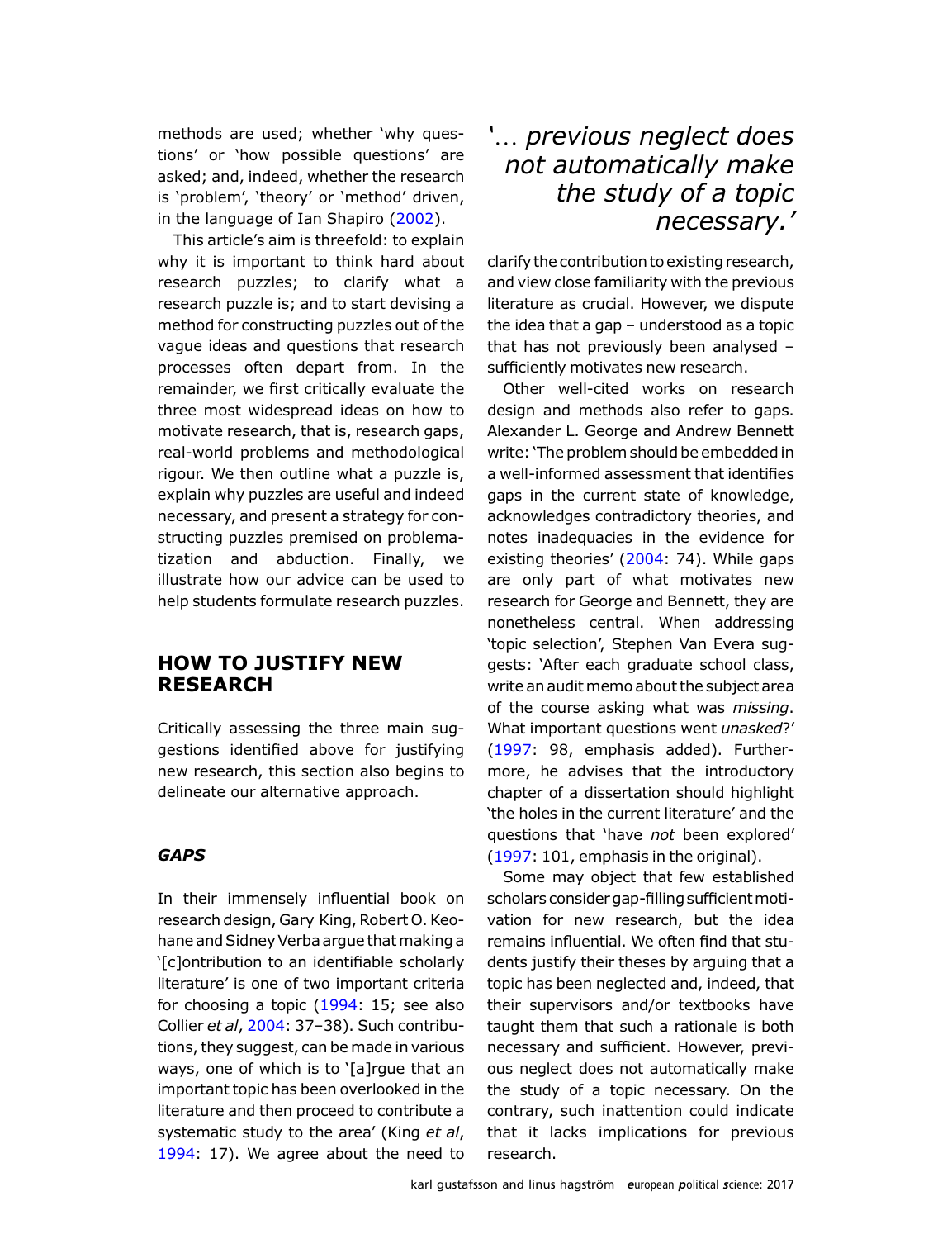The main problem with the preoccupation with gaps is arguably that it focuses on mere inclusion/exclusion, rather than on why a certain gap is problematic and should be filled. Hence, gap filling underproblematizes the relationship to previous research. By failing to challenge assumptions in the existing literature, it risks reinforcing dominant theories (Alvesson and Sandberg, [2013](#page-12-0)). While we consider a gap to be insufficient reason for undertaking a study (Schmitter, [2008](#page-13-0): 267; Alvesson and Sandberg, [2013](#page-12-0): chapter 4), it is potentially a useful starting point, from which to proceed towards a research puzzle.

A similar argument suggests that new research can be motivated by studying what has yet to be sufficiently explored (Booth et al, [2008](#page-12-0): chapters 3 and 4). Such a stance implies the possibility of achieving complete or sufficient knowledge. However, if we consider all scientific knowledge provisional, which is reasonable, no answer can constitute the 'last word' in a debate or on a certain topic. $<sup>1</sup>$ </sup> While existing research may be valuable, it will inevitably have missed important aspects or failed to illuminate them fully. To avoid falling into the gap trap once again, however, it is crucial to explain exactly why particular shortcomings need to be remedied and why certain understandings and explanations are worth pursuing beyond individual motivations.

### REAL-WORLD PROBLEMS

The argument that new research is justified if it addresses pressing real-world problems is also influential in the methods literature. For example, King, Keohane and Verba's second criterion for how to choose a topic is that it is ''important' in the real world' ([1994](#page-13-0): 15). Van Evera similarly emphasizes that political scientists should address questions 'relevant to real problems facing the real world'  $(1997:97).<sup>2</sup>$  $(1997:97).<sup>2</sup>$  $(1997:97).<sup>2</sup>$ 

Shapiro's suggestion that scholars should be problem driven rather than theory or methods driven, is similarly based on an understanding of 'problems' as 'the great questions of the day' ([2002](#page-13-0): 597). To Shapiro, examples include questions such as 'what the conditions are that make transitions to democracy more or less likely, or what influences the fertility rates of poor women' (Shapiro, [2002](#page-13-0): 593; see also Flick, [2014:](#page-12-0) 12; Booth et al, [2008](#page-12-0): chapter 4). In politics, numerous generic problems require attention. A case in point, central to the International Relations (IR) sub-discipline, is why states go to war. This is undoubtedly an important question, but formulated as such it is a political problem rather than a research puzzle.

Norman Blaikie defines a social problem as a state of affairs in society which policymakers, pundits and sociologists deem inadequate, and therefore in need of attention or a solution. A sociological problem, by contrast, is one that sociologists consider in need of a better explanation or enhanced understanding (Blaikie, [2010](#page-12-0): 45). While scholars can pay attention to, and propose solutions for, social and political problems, we believe they need to frame their research differently from for example the media or the government. Hence, while political problems involve phenomena in need of political attention and resolution, research puzzles pinpoint issues in previous research in need of scholarly attention and resolution. This does not mean that research puzzles cannot have real-world significance, or that researchers should shun political problems. On the contrary, compelling research puzzles often have political significance (Mosser, [2010\)](#page-13-0). A real-world problem might be the starting point for a research project, but is in itself insufficient as a justification for new research without an explanation of what makes the existing academic knowledge pertaining to it inadequate.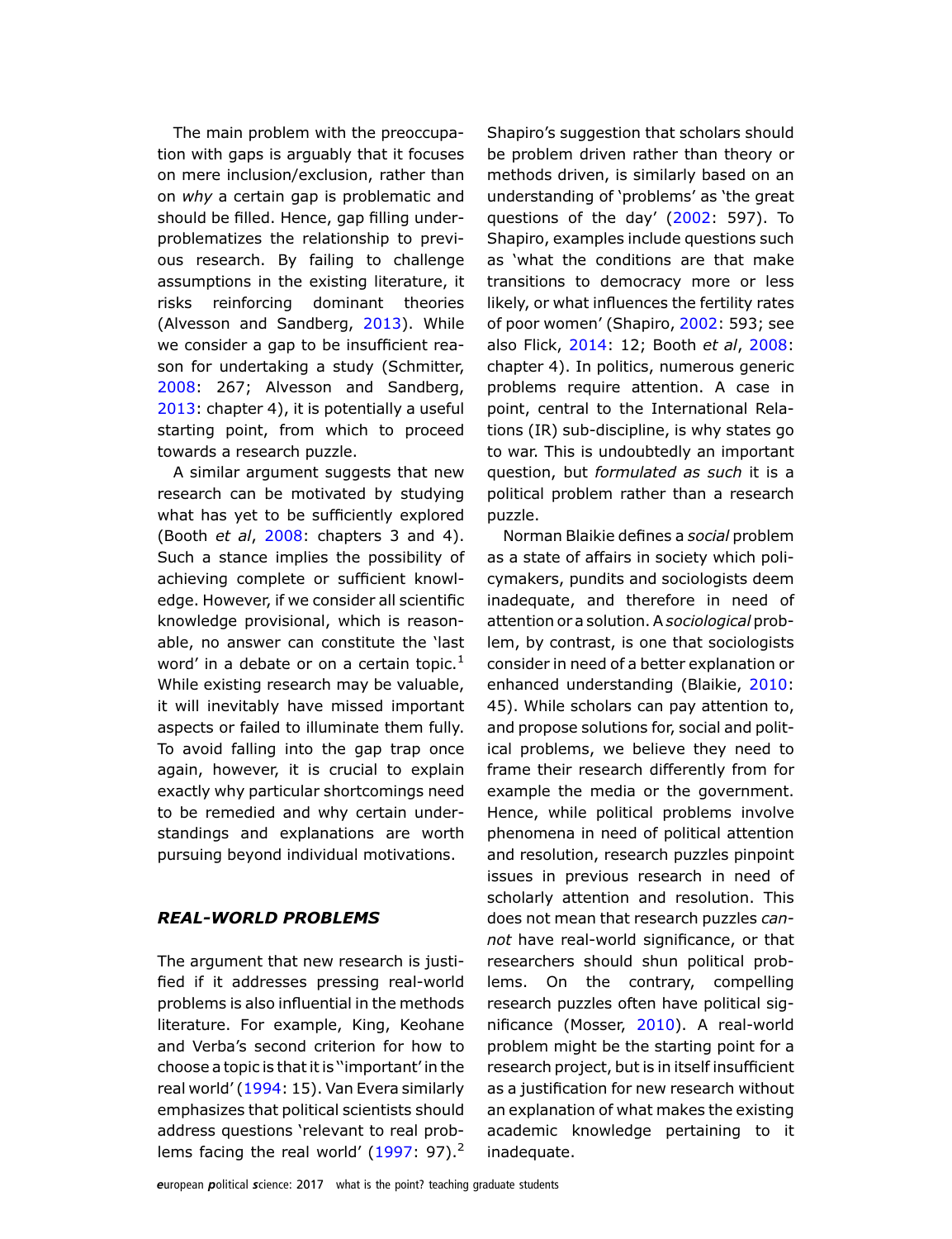Another reason why scholars should refrain from basing their research only on what is considered a political problem is that they risk being reduced to useful idiots. Doing such research does not automatically lead scholars to accept established definitions of problems, but it sets certain boundaries – the uncritical acceptance of which increases the risk of adopting status quo-oriented approaches. Of course, even when researchers control the formulation of problems and puzzles, the process is inevitably influenced by individual or collective norms and values (Rosenau, [1980](#page-13-0): 31; Mosser, [2010:](#page-13-0) 1078). We argue below that such assumptions should be scrutinized and problematized as far as possible.

### METHODOLOGICAL RIGOUR

Apart from gaps and real-world problems, the methods literature implies that rigorous research design and sophisticated methods themselves justify new research. However, as mentioned, the methods literature mainly focuses on how to do research, while discussions of why certain research is necessary are less common (e.g. Patton, [2001;](#page-13-0) Gerring, [2001](#page-12-0); Marsh and Stoker, [2002;](#page-13-0) Klotz and Lynch, [2007](#page-13-0); Silverman, [2011;](#page-13-0) Bryman, [2012\)](#page-12-0). George and Bennett, for example, focus mostly on the purposes of case studies [\(2004:](#page-12-0) 75–79), and King, Keohane and Verba argue for the primacy of inference as a methodological principle, and do not clearly distinguish between 'topics', 'research questions' and 'puzzles' [\(1994:](#page-13-0) 14–19). Van Evera, similarly, is mostly preoccupied with arguing why case study method can be used in positivist theory-testing [\(1997:](#page-13-0) chapters 1 and 2). In comparison, his discussion of 'topic selection' seems more like an afterthought.

While rigorous methodology is necessary in all research, the works discussed above arguably espouse an excessively narrow understanding of what qualifies as such. More importantly for this article's purposes, we believe the existing methods literature can help determine how things are connected, but is of little use for arguing why knowledge about such connections is interesting or important in the first place. Hence, that empirical data and theory 'fit together' in the analysis is insufficient. Instead, a strong argument is necessary as to why new research can provide an explanation or understanding that differs from, and preferably supersedes, those found in existing scholarship.

One reason for this neglect is arguably the entrenchment in the social sciences of Karl Popper's ([2002](#page-13-0) [1934/1959]: 7–8) distinction between contexts of 'discovery' and 'justification'. Most agree with Popper that methods are essential in the context of justification – where hypotheses are tested and the inquiry is carried out. In contrast, the context of discovery – where the inquiry's aim is conceived – is often characterized as an irrational act involving intuition, coincidence and wild guesswork. Many methodologists therefore seem to believe that it is impossible to prescribe a method for developing new ideas. Against this deep-seated belief, we argue that it can be done by thinking methodically about research puzzles.

## RESEARCH PUZZLES: WHAT, WHY AND HOW?

Both gaps and real-world problems can be used as starting points when developing research puzzles, and methodological rigour is important in all research projects, but none of these propositions sufficiently motivate new research. This section clarifies what a research puzzle is, why it is useful, and how one can be conceived.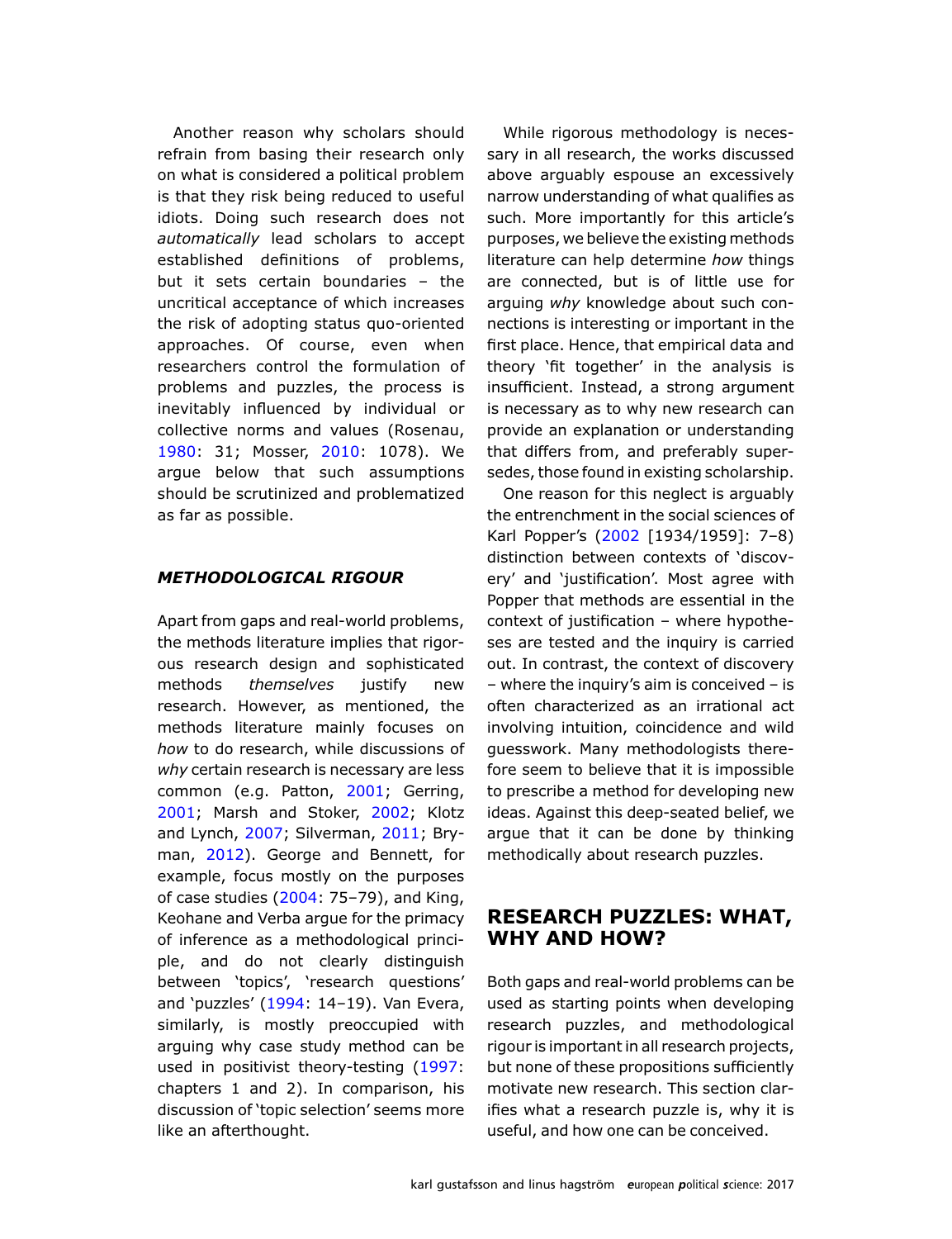### WHAT A PUZZLE IS, AND HOW TO DEVELOP ONE

In a 1980 book chapter, James Rosenau emphasized the importance of genuine puzzlement. He exemplified by asking: 'Why are most governments unable to control inflation?' ([1980](#page-13-0): 36). While we may agree that this is puzzling, without a clear connection to previous knowledge it resembles a political problem rather than a political science research puzzle. Rosenau's example takes the form of a 'why xquestion', but even someone lacking the most rudimentary knowledge of state finances can formulate such a question (Zinnes [1980:](#page-13-0) 338). Developing the question into a research puzzle thus requires asking 'what is puzzling about how earlier research has described or explained this (allegedly puzzling) phenomenon?'

We propose that the following formula succinctly captures what research puzzles look like: 'Why x despite y?', or 'How did x become possible despite  $y$ ?<sup>3</sup> A puzzle thus formulated is admittedly a research question, but one requiring much closer familiarity with the state of the art than a 'why x-question'. The researcher considers the phenomenon  $x$  puzzling since it happens despite  $y$  – that is, previous knowledge that would seem contradicted by its occurrence. Hence, puzzlement arises when things do not fit together as anticipated, challenging existing knowledge.

It might be objected that some postpositivist approaches frame their research differently and indeed that a formula for devising puzzles serves knowledge-producing and hence political purposes the same way all methods do – by enacting the 'worlds' it analyses (Aradau and Huysmans, [2014](#page-12-0)). Put differently, it could be argued that our formula takes the  $x$  and the yas objectively existing and true.While this critique has a point, the  $x$  and the  $y$  do not need to be viewed as truths, but could be regarded as broadly shared beliefs or reasons for believing that something might be

'… puzzlement arises when things do not fit together as anticipated, challenging existing knowledge.'

# '… Research puzzles can increase communicability within and between academic paradigms.'

true. Post-positivist approaches could address research puzzles constructed in line with our formula, and influential stud-ies do so (e.g. Campbell, [1992](#page-12-0); Doty, [1993](#page-12-0); Weldes and Saco, [1996\)](#page-13-0). Hence, we argue that puzzles are impartial to theoretical approach and that social science research, regardless of ontology and epistemology, benefits from constructing clear research puzzles, or from explicating tacit puzzles that sometimes exist between the lines. Research puzzles can increase communicability within and between academic paradigms and therefore enhance the likelihood that a study can become influential and have impact beyond the circle of theoretically or methodologically like-minded scholars.

As research puzzles pinpoint what is considered deviant or unexpected rather than normal, typical or expected, some may object that scholarship should describe and explain general patterns rather than exceptions. While we agree that social science should aim for generality, such an aim does not preclude addressing deviance. The discovery of unexpected deviation from a pattern established in earlier research can produce new knowledge that not simply confirms, but questions what we collectively believe we know. What has hitherto been considered a pattern is destabilized by conflicting observations or interpretations. Indeed, one might even argue that such puzzling 'anomalies' are important drivers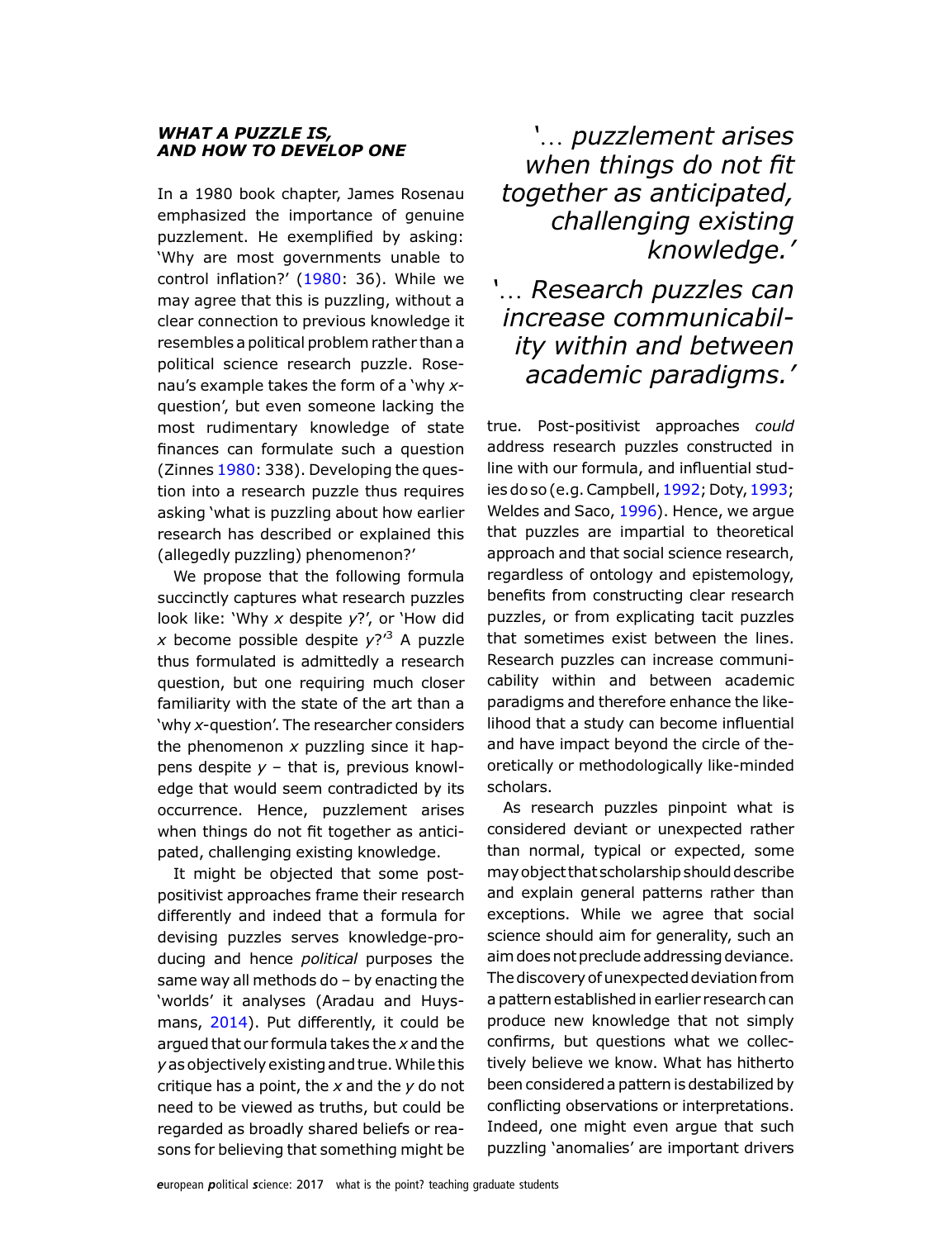of scientific progress, regardless of whether they lead to the correction or refinement of an existing theory or its abandonment in favour of an alternative theory (Kuhn, [1970;](#page-13-0) Lakatos, [1970](#page-13-0); Vasquez, [1997;](#page-13-0) Elman and Elman, [2002](#page-12-0)). Discussions of anomalies in political science have primarily focused on their role in assessing the theoretical progress of research programs, rather than on puzzles as motivations for new research (e.g. Vasquez, [1997](#page-13-0); Elman and Elman, [2002\)](#page-12-0). While being informed by discussions in the former literature, this article is concerned with the latter issue.

The discussion above implies that a new explanation or theory can only be justified if it is seen as different from, and possibly opposed to, established knowledge. Without such differentiation, there is no way of determining whether it illuminates things better than previous research. The detection of unexpected difference – of tensions in the empirics or how they are interpreted – indicates the need for new research.

Exciting and innovative research often advances arguments that appear counterintuitive, which is why we agree with management scholars Mats Alvesson and Dan Kärreman that 'a desire to become challenged, surprised, bewildered, and confused' should 'take centre stage in research' ([2007](#page-12-0): 1269). We have the same desire when we read detective stories. The mere fact that a murder has taken place is usually insufficient; the impetus to continue reading is instead provided by complicating factors. Zinnes likens the relationship between the researcher and a puzzle to 'a detective confronted with a murder in a room with doors locked from the inside and no possible weapon within sight' [\(1980:](#page-13-0) 318). There is not just a corpse, but circumstances that make the murder seem truly puzzling. A detective story where the murderer is precisely the person who appeared guilty at the outset, by

contrast, is not worth reading. Academic texts are no different; if they merely confirm what influential theories have long argued, they will make only limited contributions.

#### PROBLEMATIZATION

We believe researchers should continue to wrestle with theories, explanations, assumptions and variables that people have begun to treat as 'common sense'. Since new research is only new in relation to the old, this is also a useful way of deciding what to do new research on. Entering into critical dialogue with existing research can shed new light on theories and empirical phenomena alike. This is a strategy premised on 'problematization', that is, the practice of disrupting 'takenfor-granted 'truths'' (Bacchi, [2012:](#page-12-0) 1).

Problematization can be used to turn a 'why x-question' into a research puzzle. For example, the social/political problem mentioned above, 'why do states go to war?', is clearly a 'why  $x$ -question'. It might be argued that the devastation and suffering brought about by wars at least makes the question implicitly puzzling. We are also eager to know why wars break out, hoping such enhanced understanding might help prevent future wars. However, since this argument depends on what is considered important in a particular society at a certain point in time, it is again a potentially status quooriented knowledge interest.

Creating a research puzzle, by contrast, necessitates making an inventory of previous research on the outbreak of wars, and problematizing parts of its assumptions or findings. To make the original question more puzzling, one should ask 'why not  $x$ ?', that is, inquire into whether there is reason to believe that things are not connected as suggested by the original 'why x-question'. Hence, we could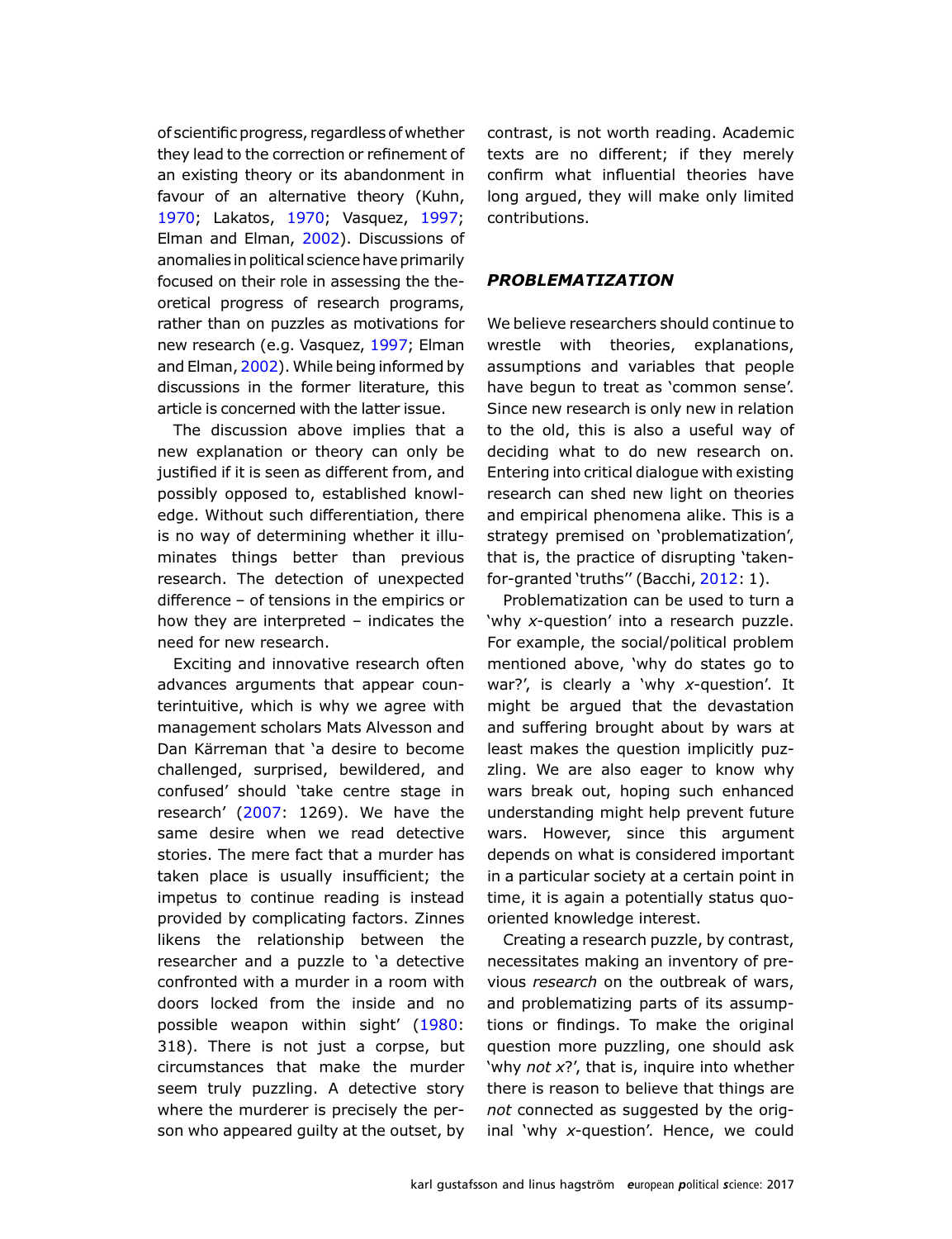ask: 'Why not expect states to go to war?' The answer might be found in complex interdependence, regional integration, democratic peace or other theories that suggest that wars are less likely under certain circumstances (e.g. Keohane and Nye, [1977](#page-13-0); Russett, [1993\)](#page-13-0). We can then develop the original question: 'Why do some states go to war *despite* the existence of complex interdependence, regional integration, or democracy? (Examples would include the Kargil War between India and Pakistan in 1999 and the Russo-Georgian War in 2008.) The clear link to existing research makes the original question truly puzzling.

Some students not only motivate their theses with the dearth of research on a topic, but complain that there is no  $y$  in the light of which  $x$  is puzzling, that is, that there is no 'previous research'. A way of dealing with such a situation is to think more broadly, either theoretically or empirically. It may be possible, for example, to contextualize an issue by discussing what it is a case of, or how influential theories might tackle it. There may be no previous research on a certain war, but there are plenty of studies on other wars, and theories about the general phenomenon. Moreover, theories not usually applied to wars could also help provide new insights.

We can problematize not only approaches that we disagree with, but also ones that we are largely sympathetic to. Less thorough problematization involves demonstrating that parts of an explanation or theory are problematic, despite being valuable in other respects. More ambitious problematization may challenge the ontological or epistemological assumptions on which previous research is premised. A case in point is research raising the question of how to recognize a phenomenon when we see it. Such studies focus on key variables in an academic literature that are insufficiently substantiated or taken for granted, and can demonstrate that

influential explanations rest on shaky ground. For instance, power transition is one explanation for why wars occur (Organski and Kugler, [1981\)](#page-13-0), but due to conceptual complexities associated with the concept of power one could infer that power transitions are more difficult to spot than previous research admits (Chan, [2005\)](#page-12-0). Despite such shakiness in the independent variable or explanans, scholars often continue to do research that takes the veracity of the explanation for granted. Similarly, a study can challenge influential ideas about what should be explained – the dependent variable or explanandum (Shapiro, [2002](#page-13-0): 613–615). One could ask, for example, how we can recognize a war when we see one and how to differentiate it from 'skirmishes' or other clashes. Problematization is thus a way to construct puzzles premised on the question why previous research treats key variables as unproblematic, despite lingering problems related to conceptualization, measurement or interpretation.

Some assumptions are specific to one theory, while others are shared by several – even seemingly opposing – theories or entire paradigms. Research that challenges widespread conventions can completely overturn the basis for what might previously have seemed like a debate between conflicting positions (Alvesson and Sandberg, [2013\)](#page-12-0). The more extensive or influential the problematized research, the greater its potential contribution.

Finally, we believe scholars must continue to problematize and reflect critically not only on previous research, but also on their own assumptions, concepts, theories, methods and conclusions. Since analysis, and the choices it is premised on always serves some interests, the distinction between political problems and political science puzzles may appear to get blurred. Indeed, by making knowledge claims, research inevitably projects power (Ackerly and True, [2008;](#page-12-0) Dauphinee, [2010](#page-12-0)). However, acknowledging the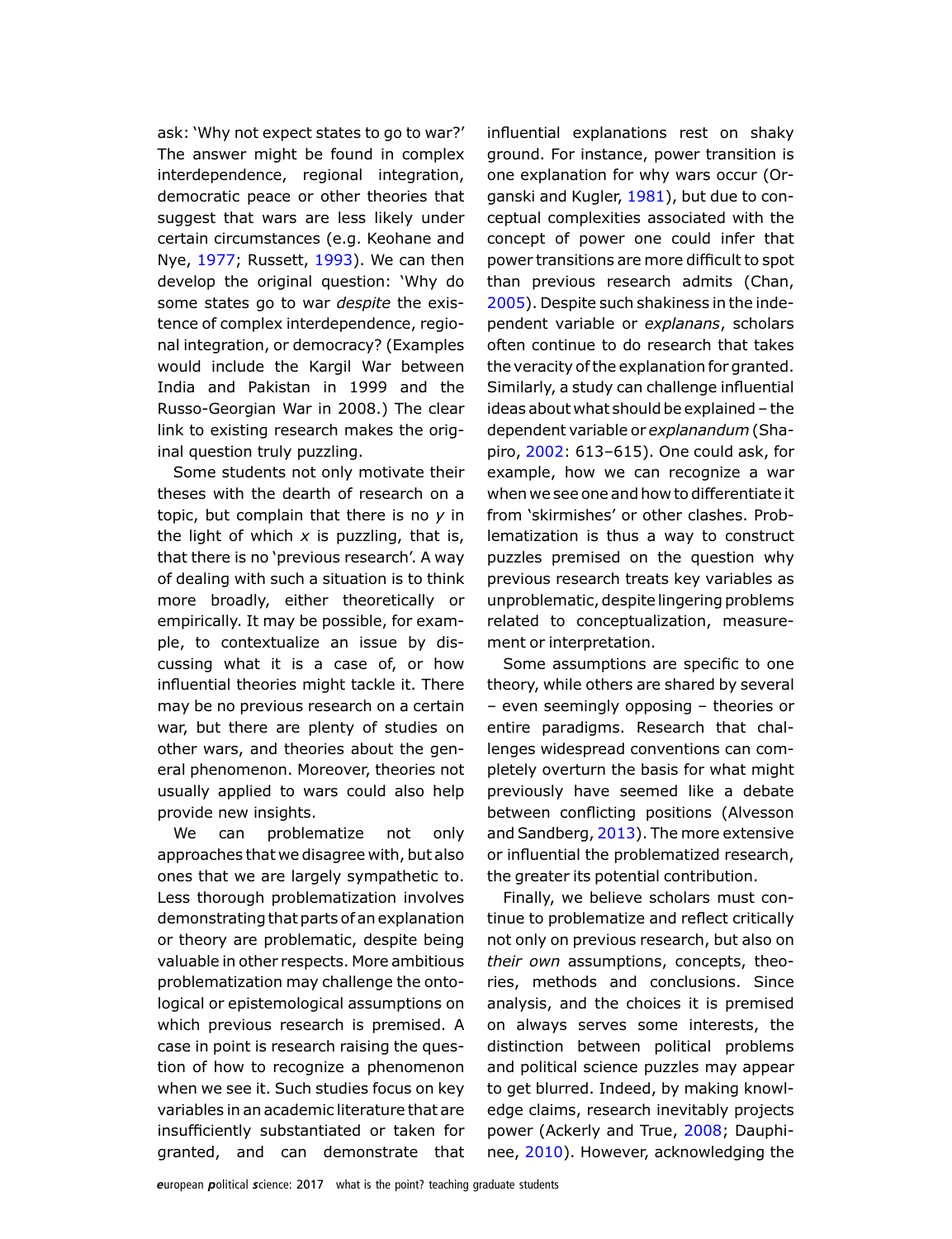inevitably political nature of research is not equivalent to saying that political problems are sufficient motivation. It is rather a reminder that problematization must be premised on continued reflexivity (e.g. Amoureux and Steele, [2016\)](#page-12-0).

### **ABDUCTION**

Our experience is that graduate students and scholars take interest in phenomena and ask questions for very good reasons, but often fail to justify new research in a way that is sufficiently persuasive to others. Therefore, we believe it is useful to articulate an explicit research puzzle as early as possible in the research process (Rosenau, [1980](#page-13-0): 34). Using problematization as a strategy helps justifying why an issue one has already decided to analyse deserves attention, but more fundamentally it helps improving the initial questions and alternative interpretations that one might bring to the table. Once established, the puzzle provides both a rationale and direction for the research process. The choices of aim, research questions, theory and, to some extent, methods and materials all tend to follow. In our experience, the careful construction of a research puzzle amounts to about half the job, especially when writing a thesis or journal article. Sufficient time should thus be allocated to it. Conversely, the absence of a research puzzle risks inviting inconsistencies into the research, some of which may be irreconcilable.

In conceptualizing the research puzzle as preferably preceding the investigation, we anticipate the objection that our advice is biased towards deduction. There is some truth in the allegation. Yet, it is highly unlikely that scholars undertake an investigation completely inductively, without being guided by any prior assumptions or preconceptions.

# '… Once established, the puzzle provides both a rationale and direction for the research process.'

Since data are always theory dependent (Kuhn, [1970\)](#page-13-0), any investigation is inevitably characterized by a degree of deduction. Having said that, most scholars arguably also engage in continuous inductive reflection, often even before realizing that a research process has begun. Since some ideas antedate each investigation, they should be articulated as early as possible. At the same time, it is important to be prepared for the possibility that one's initial research puzzle will require continual improvement and that a final version can only be constructed after completing the inquiry.

Charles Sanders Peirce called this continual movement to and fro between theory and empirics 'abduction' [\(1934](#page-13-0)). Although it has become associated with the context of justification, for Peirce and others abduction pertains more closely to the context of discovery, where hypotheses – and research puzzles – are formulated (cf. Hanson, [1958:](#page-13-0) 72). Abductive reasoning often departs from puzzling cases, which need to be 'rendered intelligible' (Glynos and Howarth, [2007](#page-12-0): 34; see also Beach and Pedersen, [2013](#page-12-0): 19). The researcher seeks to conceptualize a plausible interpretation that can cast light on a specific case, but then moves on to inquire whether the interpretation can be extended to other cases. As the research process proceeds, the interpretation's scope, quality and distinctiveness develop in parallel. This shows how closely entwined the formulation of the research puzzle is with the actual investigation, and why the puzzle must be continually honed as the inquiry progresses.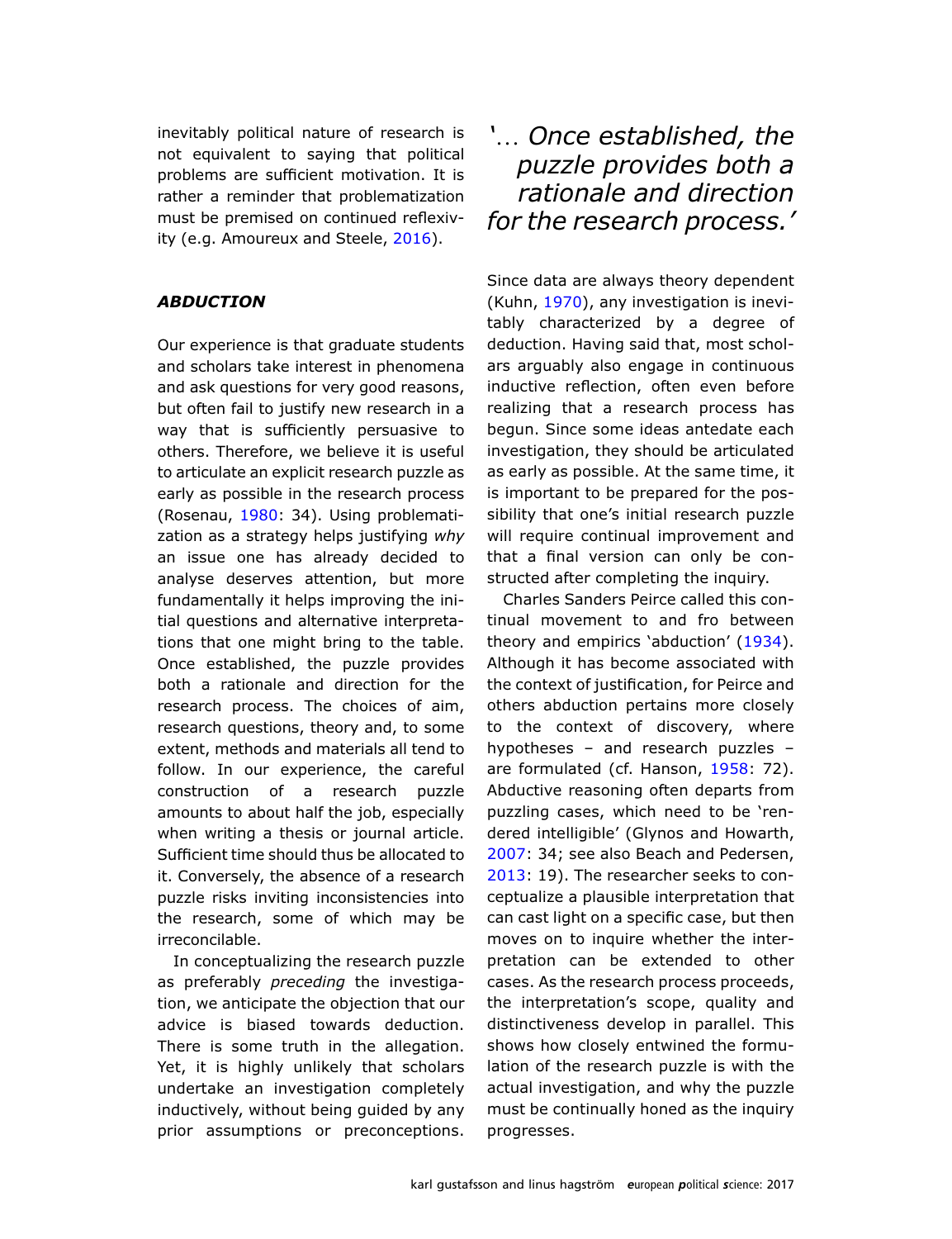### FROM TOPIC TO RESEARCH PUZZLE: POWER SHIFT IN EAST ASIA

This section puts our advice to use by demonstrating how to develop a vague idea into a research puzzle. Our example takes the form of a dialogue between person A, perhaps a graduate student, and person B, possibly a supervisor. The dialogue is fictitious although the example is closely related to our own empirical research interest – international politics in East Asia. After most of B's utterances, we formulate more general advice in brackets. This advice can hopefully serve as steps towards a recipe for formulating research puzzles, although the order of the steps is not fixed (see Table 1).

A: I want to do research on the East Asian power shift.

B: Since this is just a topic, I will ask questions to help you make necessary distinctions and construct a research puzzle. First, what power shift? [Make distinctions to narrow down your interest from a topic to an approximation of a research puzzle]

A: The current power shift from Japan to China.

B: Why do you find this ostensible power shift interesting? [Explicate the motives and preconceptions underlying your interest in an issue]

A: East Asia is increasingly significant in world politics. If a power shift occurs there it could have repercussions beyond the region.

B: This sounds like a political problem. Scholars also care about it, but must relate their interest to previous knowledge. What does the existing academic literature say about an East Asian power shift? [Approach your topic as a political science problem, rather than just a political problem]

A: Having read key texts I understand that previous research views Japan's power as diminishing relative to China's.

### Table 1: Advice on how to construct a research puzzle

Towards a recipe for constructing research puzzles

- 1. Make distinctions to narrow down your interest from a topic to an approximation of a research puzzle
- 2. Explicate the motives and preconceptions underlying your interest in an issue
- 3. Approach your topic as a political science puzzle, rather than just a political problem
- 4. Since knowledge is necessary for constructing a research puzzle, read broadly in fields related to your problem area
- 5. Make sure your research aims to produce new knowledge
- 6. If the empirical record can be interpreted as conforming to existing assumptions, it is not clear why further research is necessary
- 7. A gap in previous research is a necessary, but insufficient, argument for new research
- 8. Problematize the often commonsensical assumptions on which previous knowledge is based
- 9. The bigger the target, the greater the potential contribution, so determine whether your observation is a case of a wider phenomenon
- 10. Clarify to what theory, explanation, or interpretation your own thesis would be counterintuitive
- 11. Construct a clear research puzzle using the puzzle formula 'why  $x$  despite  $y'$
- 12. Pinpoint a research puzzle early in the research process, but be prepared to find other potentially more significant problems – possibly at higher levels of abstraction – as your knowledge expands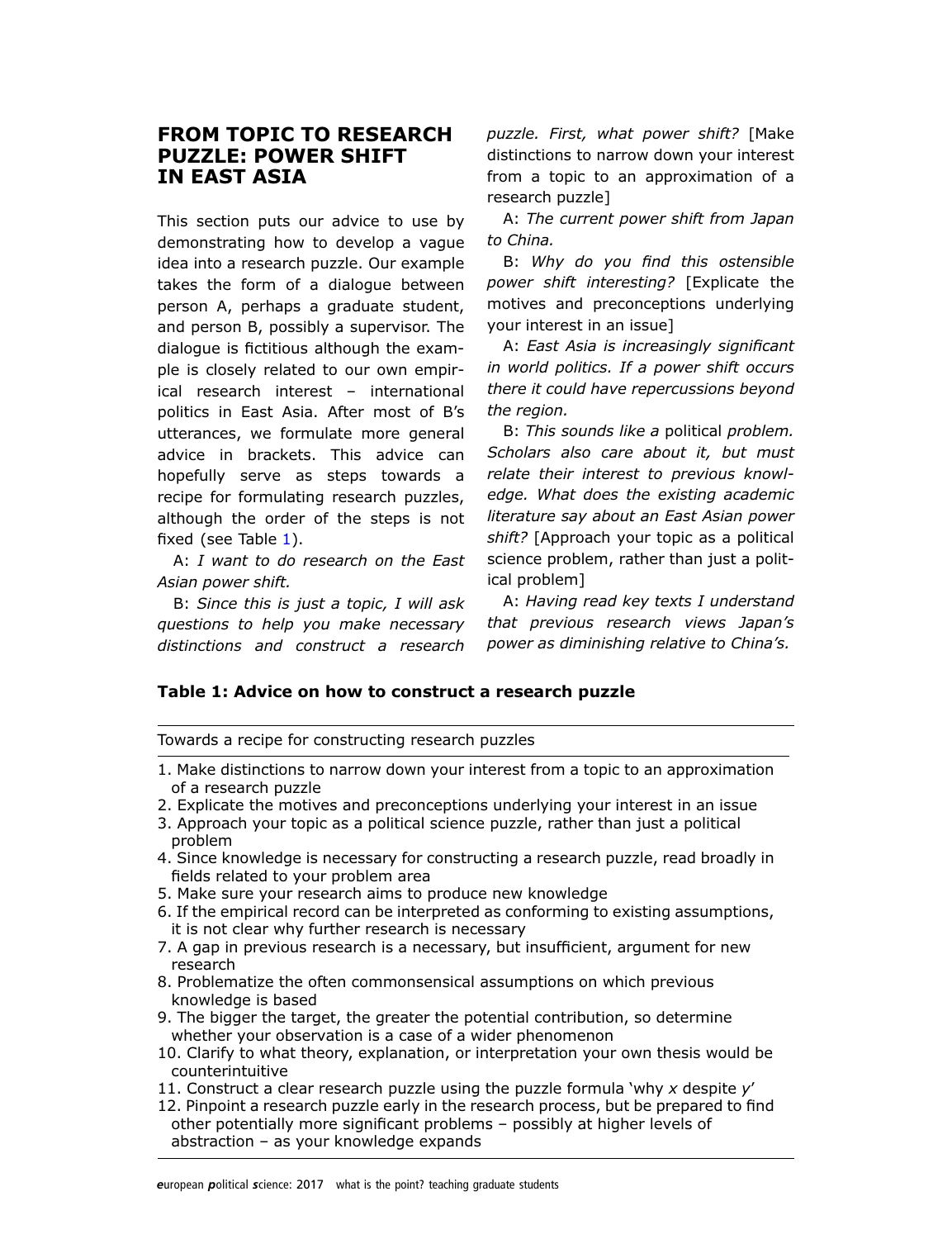B: How can you contribute to this research? [Make sure your research aims to produce new knowledge]

A: Existing research primarily analyses issues related to economic and military capabilities, and regional territorial conflicts. There is a gap concerning who has agenda-setting power in regional organizations.

B: Since the existence of a gap has little intrinsic value, you must clarify why it is necessary to fill it: How could research on agenda-setting power in regional organizations help illuminate East Asian power relations? [A gap in previous research is a necessary, but insufficient, argument for new research]

A: We can assume that Japan has been influential in regional organizations for decades and has exercised power over the agendas of these organizations. If power is indeed shifting from Japan to China, it should be detectable in this area.

B: You are making many assumptions, each of which deserves its own investigation. For example, what exactly is agenda-setting power and how can we recognize its exercise when we see it? Moreover, do we know Japan previously exercised such power? And are regional organizations important in East Asia? [Problematize the often commonsensical assumptions on which that previous knowledge is based]

A: How do I address those questions?

B: Absorb yourself even more in the relevant literature. [Since knowledge is necessary for constructing a research puzzle, read broadly in fields related to your problem area]

A: After reading more, I understand that agenda-setting power is the capacity to decide which questions are included on or excluded from the political agenda. I also realize that while East Asian regional organizations are deemed less important than, for example, European ones, they are nonetheless active in important issue areas. There is no research that explores

whether Japan has exercised such agenda-setting power in the past.

B: Okay, do decisions by organizations such as ASEAN + 3 (Association of Southeast Asian Nations plus China, Japan and South Korea) somehow contradict your assumptions about regional agenda-setting power? [If the empirical record can be interpreted as conforming to existing assumptions, it is not clear why further research is necessary]

A: Yes, I have identified a common assumption in the literature that Japan had agenda-setting power commensurate with its economic capabilities, but empirical analysis demonstrating this is lacking.

B: This gets you close to a research puzzle, but a different one than you envisaged: Why has Japan been attributed so much agenda-setting power despite limited empirical evidence? [As your understanding deepens, be prepared to tweak your research puzzle accordingly]

A: Okay, can I do my research now?

B: Not yet. First you need to consider whether this discrepancy applies only to Japan or is a broader phenomenon. For example, if Japan was attributed agendasetting power before the ostensible power shift, is it possible that China is currently ascribed such power on similarly shaky grounds? This would suggest the existence of a meta-level agendasetting power that previous analyses have missed. [The bigger the target, the greater the potential contribution, so determine whether your observation is a case of a wider phenomenon]

A:Can the discrepancy between assumptions about Japan and the empirics also motivate a more thorough empirical analysis of agenda-setting power in East Asia?

B: Absolutely, and the analysis does not have to be limited to East Asia. The target could be an influential theory, according to which agenda-setting power follows from economic capabilities: the hypotheses derived from such a theory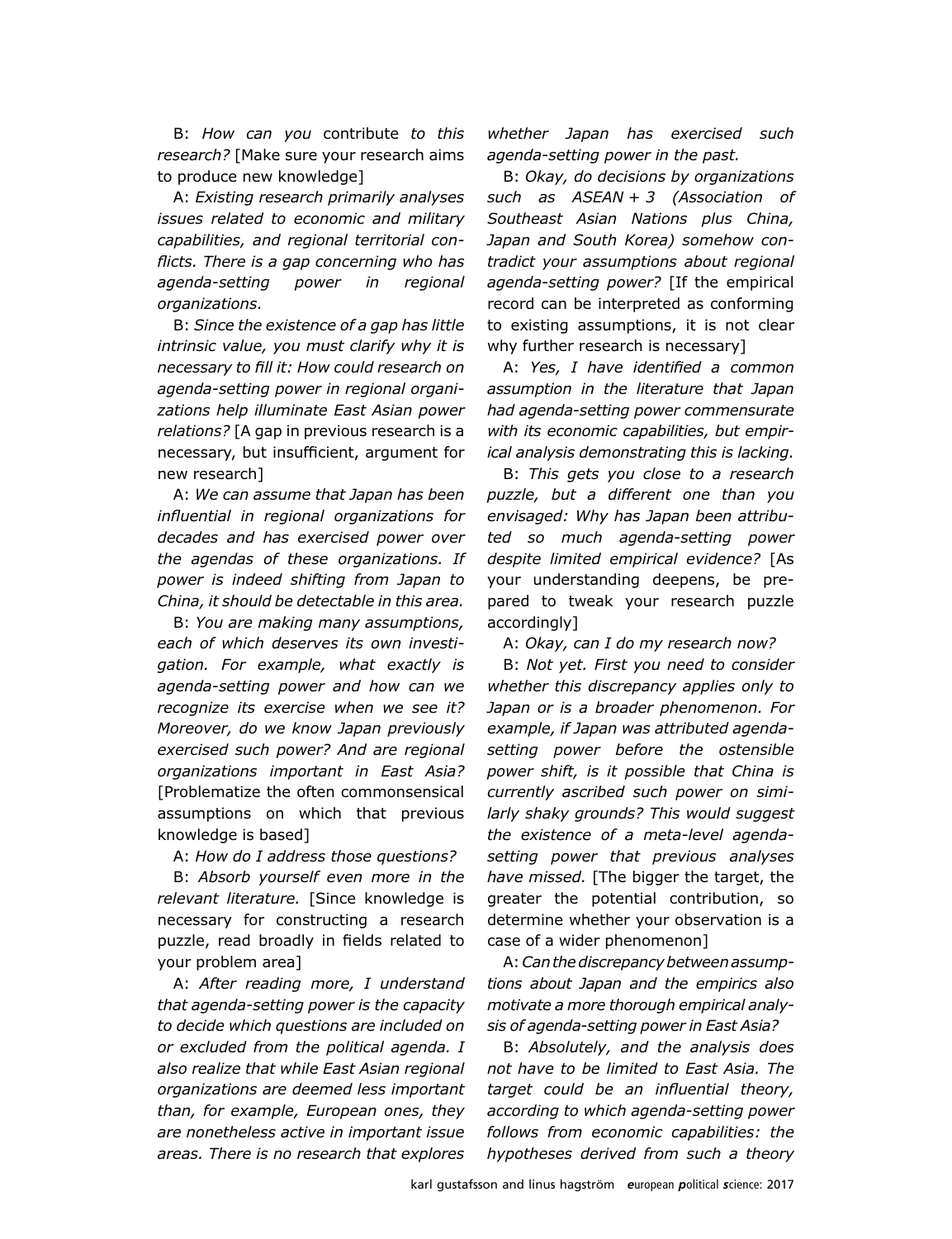would seemingly be falsified by available empirics. In other words, theory C states that agenda-setting power follows from economic capabilities. The available empirics, however, do not support the assumption that Japan has had agendasetting power commensurate with its economic strength. Why, has Japan not had considerable agenda-setting power, despite its possession of huge economic capabilities for so long? How can this anomaly for theory C be explained? [Clarify to what theory, explanation, or interpretation your own thesis would be counterintuitive]

A: Yes, that certainly is an interesting research question.

B: It is not simply a question. Since it contains both an observation and a theoretical understanding to which the observation is paradoxical, it is a research puzzle. [Construct a clear research puzzle using the formula 'why  $x$  despite  $y'$ ]

A: Okay, great, thanks.

B: I know you are eager to get started with your thesis, but constructing research puzzles is like peeling an onion: each layer hides another layer. For example, I suggested that the notion of meta-level agenda-setting power might help us understand the puzzle we just constructed. If you aim to contribute mainly to the study of East Asian international relations, you might be able to draw on theoretical work on meta-power or discursive power to craft an explanation. But you could also ask: does anything about my puzzle remain puzzling to this literature? If so, you could make a theoretical contribution extending beyond what you originally intended. [Pinpoint a research puzzle early in the research process but be prepared to find other potentially more significant puzzles that lead to greater contributions – possibly at higher levels of abstraction – as your knowledge expands]

## **CONCLUSION**

One of the greatest challenges for graduate students is how to come up with a clear rationale for their dissertations and theses. This article has argued that research puzzles are more useful for that endeavour than the most common propositions in the existing methods literature: that new research should fill gaps, address important real-world problems and/or be methodologically rigorous. In contrast, a research puzzle often provides a sufficient justification. Research puzzles are different from societal or political problems, primarily because they are explicitly contextualized in relation to previous knowledge and research. Good research puzzles have in common that they problematize something in existing research. A wellformulated research puzzle provides direction and coherence to the research process and governs all other key choices, such as the aim, research questions, material and method. Our argument should not be misinterpreted as suggesting that research puzzles are the only way for providing new research with a rationale. Future research should identify and develop ways for constructing other types of justifications.

## Acknowledgements

The authors would like to express their gratitude to participants in seminars at Freie Universität Berlin, Lund University and Warwick University, as well as to Stefan Borg, Niklas Bremberg, Johan Engvall, Johan Eriksson, Ulv Hanssen, Björn Jerdén, Regina Karp, Wrenn Yennie Lindgren, Tom Lundborg, Nicola Nymalm, Gunilla Reischl, Anke Schmidt-Felzmann, Oliver Turner, Mikael Weissmann and Stephanie Winkler for their useful comments on earlier versions of this article.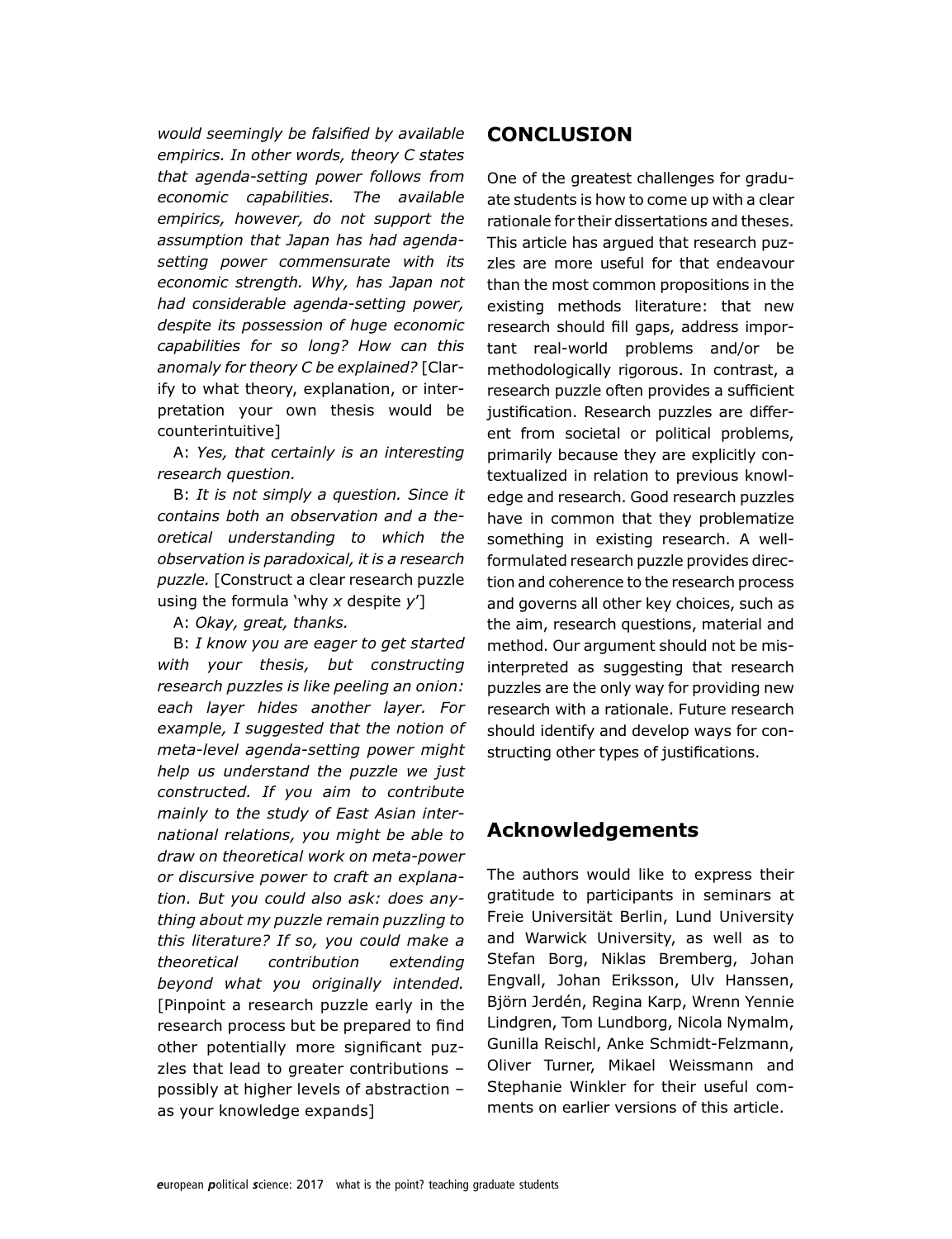#### <span id="page-12-0"></span>Notes

1 The present article is no exception; criticism of it is likely to enhance our collective understanding of research puzzles.

2 Neither King, Keohane and Verba nor Van Evera argues that a real-world problem is sufficient motivation for new research. Instead, the former consider it a necessary criterion along with the need to make a specific contribution to an identifiable scholarly literature [\(1994:](#page-13-0) 15–17), and the latter puts it alongside gaps and 'key disputes of fact or theory' ([1997:](#page-13-0) 99). Nonetheless, both works strongly emphasize the importance of real-world problems.

3 Because of space restrictions, the remainder of this article discusses 'why x-questions', but the discussion is applicable to 'how possible questions' too.

#### **References**

- Ackerly, B. and True, J. (2008) 'Reflexivity in practice: Power and ethics in feminist research on international relations', International Studies Review 10(4): 693–707.
- Alvesson, M. and Kärreman, D. (2007) 'Constructing mystery: Empirical matters in theory development', Academy of Management Review 32(4): 1265–1281.
- Alvesson, M. and Sandberg, J. (2013) Constructing Research Questions: Doing Interesting Research, London: Sage.

Amoureux, J.L. and Steele, B.J. (eds.) (2016) Reflexivity and International Relations: Positionality, Critique, and Practice, London: Routledge.

Aradau, C. and Huysmans, J. (2014) 'Critical methods in international relations: The politics of techniques, devices and acts', European Journal of International Relations 20(3): 596–619.

- Bacchi, C. (2012) 'Why study problematizations? Making politics visible', Open Journal of Political Science  $2(1): 1-8.$
- Beach, D. and Pedersen, R.B. (2013) Process-Tracing Methods: Foundations and Guidelines, Ann Arbor: University of Michigan Press.

Blaikie, N. (2010) Designing Social Research, 2nd edn, Cambridge: Polity Press.

- Bloomberg, L.D. and Volpe, M. (2008) Completing Your Dissertation: A Roadmap from Beginning to End, London: Sage.
- Booth, W.C, Colomb, G.G. and Williams, J.M. (2008) The Craft of Research, Chicago: The University of Chicago Press.
- Bryman, A. (2012) Social Research Methods, 4th edn, Oxford: Oxford University Press.
- Campbell, D. (1992) Writing Security: United States Foreign Policy and the Politics of Identity, Manchester: Manchester University Press.

Chan, S. (2005) 'Is there a power transition between the US and China? The different faces of national power', Asian Survey 45(5): 687–701.

Collier, D., Seawright, J. and Munck, G.L. (2004) 'The Quest for Standards: King, Keohane and Verba's Designing Social Enquiries', in H.E. Brady and D. Collier (eds.) Rethinking Social Inquiry: Diverse Tools, Shared Standards, Lanham, MD: Rowman and Littlefield, pp. 21–50.

Dauphinee, E. (2010) 'The ethics of autoethnography', Review of International Studies 36(3): 799–818.

- Della Porta, D. and Keating, M. (eds.) (2008) Approaches and Methodologies in the Social Sciences: A Pluralist Perspective, Cambridge: Cambridge University Press.
- Doty, R.L. (1993) 'Foreign policy as social construction: A post-positivist analysis of US counterinsurgency policy in the Philippines', International Studies Quarterly 37(3): 297–320.
- Elman, C. and Elman, M.F. (2002) 'How not to be Lakatos intolerant: Appraising progress in IR research', International Studies Quarterly 46(2): 231–262.
- Flick, U. (2007) Designing Qualitative Research, London: Sage.
- Flick, U. (2014) An Introduction to Qualitative Research, 5th edn, London: Sage.
- George, A.L. and Bennett, A. (2004) Case Studies and Theory Development in the Social Sciences, Cambridge: MIT Press.
- Gerring, J. (2001) Social Science Methodology: A Critical Framework, Cambridge: Cambridge University Press.
- Glynos, J. and Howarth, D. (2007) Logics of Critical Explanation in Social and Political Theory, London: Routledge.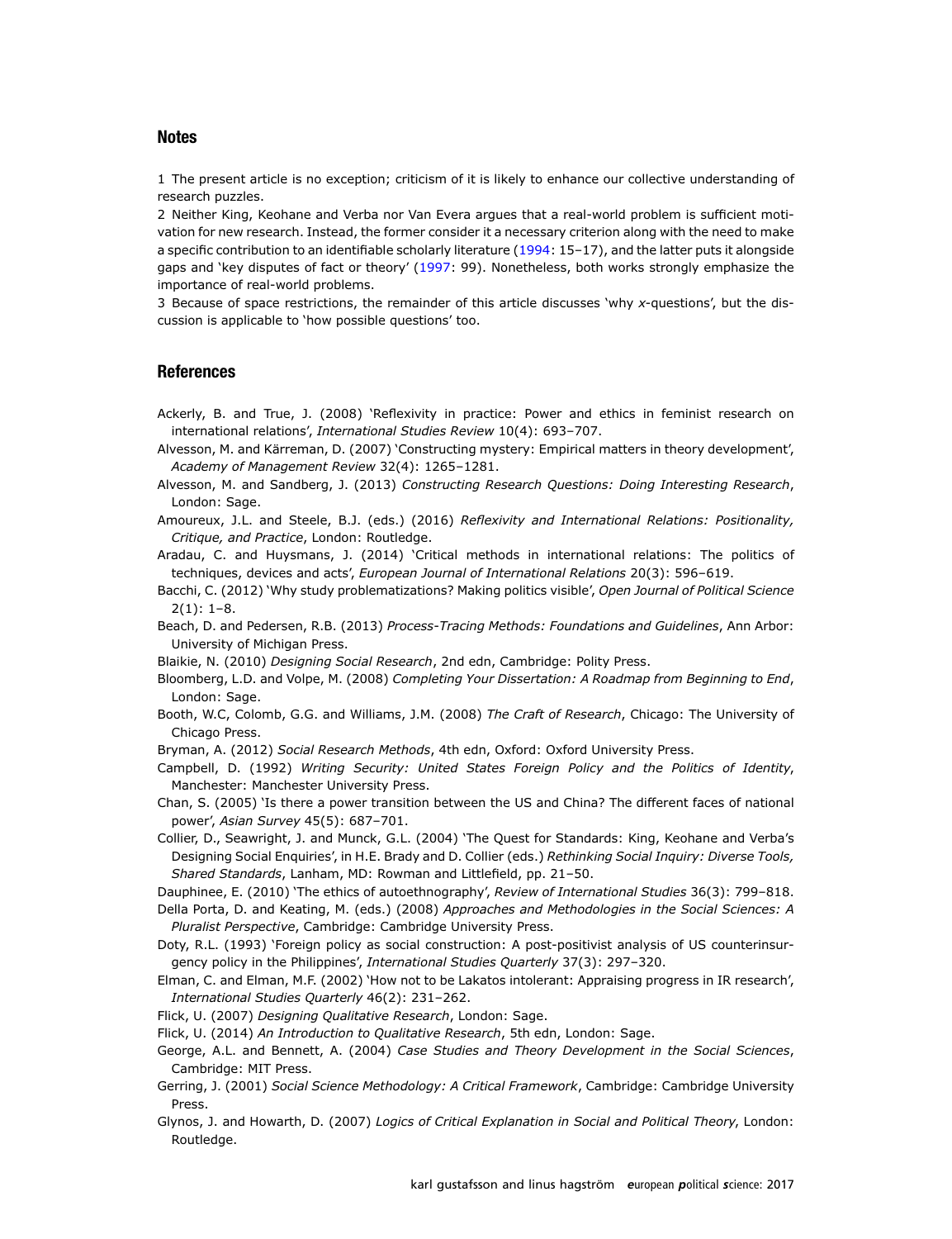- <span id="page-13-0"></span>Hanson, N.R. (1958) Patterns of Discovery: An Inquiry into the Conceptual Foundations of Science, Cambridge: Cambridge University Press.
- Keohane, R.O. and Nye, J.S. Jr (1977) Power and Interdependence: World Politics in Transition, Boston: Little, Brown.
- King, G., Keohane. R.O. and Verba, S. (1994) Designing Social Inquiry: Scientific Inference in Qualitative Research, Princeton: Princeton University Press.
- Klotz, A. and Lynch, C. (2007) Strategies for Research in Constructivist International Relations, Armonk, NY: ME Sharpe.
- Kuhn, T.S. (1970) The Structure of Scientific Revolutions, 2nd ed. Chicago: University of Chicago Press.
- Lakatos, I. (1970) 'Falsification and the Methodology of Scientific Research Programmes' in I. Lakatos and A. Musgrave (eds.) Criticism and the Growth of Knowledge, Cambridge: Cambridge University Press, pp. 91–196
- Löwenheim, O. (2010) 'The 'I' in IR: An autoethnographic account', Review of International Studies 36(4): 1023–1045.
- Marsh, D. and Stoker, G. (2002) Theory and Method in Political Science, 2nd ed. New York: Palgrave Macmillan.
- Mosser, M.W. (2010) 'Puzzles versus problems: The alleged disconnect between academics and military practitioners', Perspectives on Politics 8(4): 1077–1086.
- Organski, A.F.K. and Kugler, J. (1981) The War Ledger, Chicago: University of Chicago Press.
- Patton, M.Q. (2001) Qualitative Evaluation and Research Methods, 3rd ed. London: Sage.
- Peirce, C.S. (1934) Collected Papers of Charles Sanders Peirce, vols. 5–6, Cambridge, MA: Harvard University Press.
- Popper, K. (2002 [1934/1959]) The Logic of Scientific Discovery, New York: Routledge. First published in German in 1934; first English translation in 1959.
- Rosenau, J.N. (1980) 'Thinking theory thoroughly', in J.N. Rosenau (ed.) The Scientific Study of Foreign Policy, London: Frances Pinter, pp. 29–37.
- Russett, B. (1993) Grasping the Democratic Peace, Princeton, NJ: Princeton University Press.
- Schmitter, P. (2008) 'The design of social and political research', in D. Della Porta and M. Keating (eds.) Approaches and Methodologies in the Social Sciences: A Pluralist Perspective, Cambridge: Cambridge University Press, pp. 263–295.
- Shapiro, I. (2002) 'Problems, methods, and theories in the study of politics, or what's wrong with political science and what to do about it', Political Theory 30(4): 596-619.
- Silverman, D. (ed.) (2011) Qualitative Research, 3rd ed. London: Sage.
- Van Evera, S. (1997) Guide to Methods for Students of Political Science, Ithaca: Cornell University Press.
- Vasquez, J.A. (1997) 'The realist paradigm and degenerative versus progressive research programs: An appraisal of neotraditional research on Waltz's balancing proposition', American Political Science Review 91(4): 899–912.
- Weldes, J. and D. Saco (1996) 'Making state action possible: The United States and the discursive construction of 'The Cuban Problem', 1960-1994', Millennium: Journal of International Studies 25(2): 361–395.
- Zinnes, D.A. (1980) 'Three puzzles in search of a researcher', International Studies Quarterly 24(3): 315–342.

#### About the Authors

Karl Gustafsson is Associate Professor of Political Science and Senior Research Fellow at the Swedish Institute of International Affairs. He has published or has forthcoming peerreviewed articles in Memory Studies, Review of International Studies, Cooperation and Conflict, China: An International Journal, Global Affairs, The Pacific Review and Asian Perspective. His article 'Memory politics and ontological security in Sino-Japanese relations' won the Wang Gungwu prize for best article published in Asian Studies Review in 2014.

Linus Hagström is Professor of Political Science at the Swedish Defence University and Senior Research Fellow at the Swedish Institute of International Affairs. He has recently published articles in The Washington Quarterly, Review of International Studies, European Journal of International Relations, Chinese Journal of International Politics and Global Affairs and edited special issues for Asian Perspective and The Pacific Review.